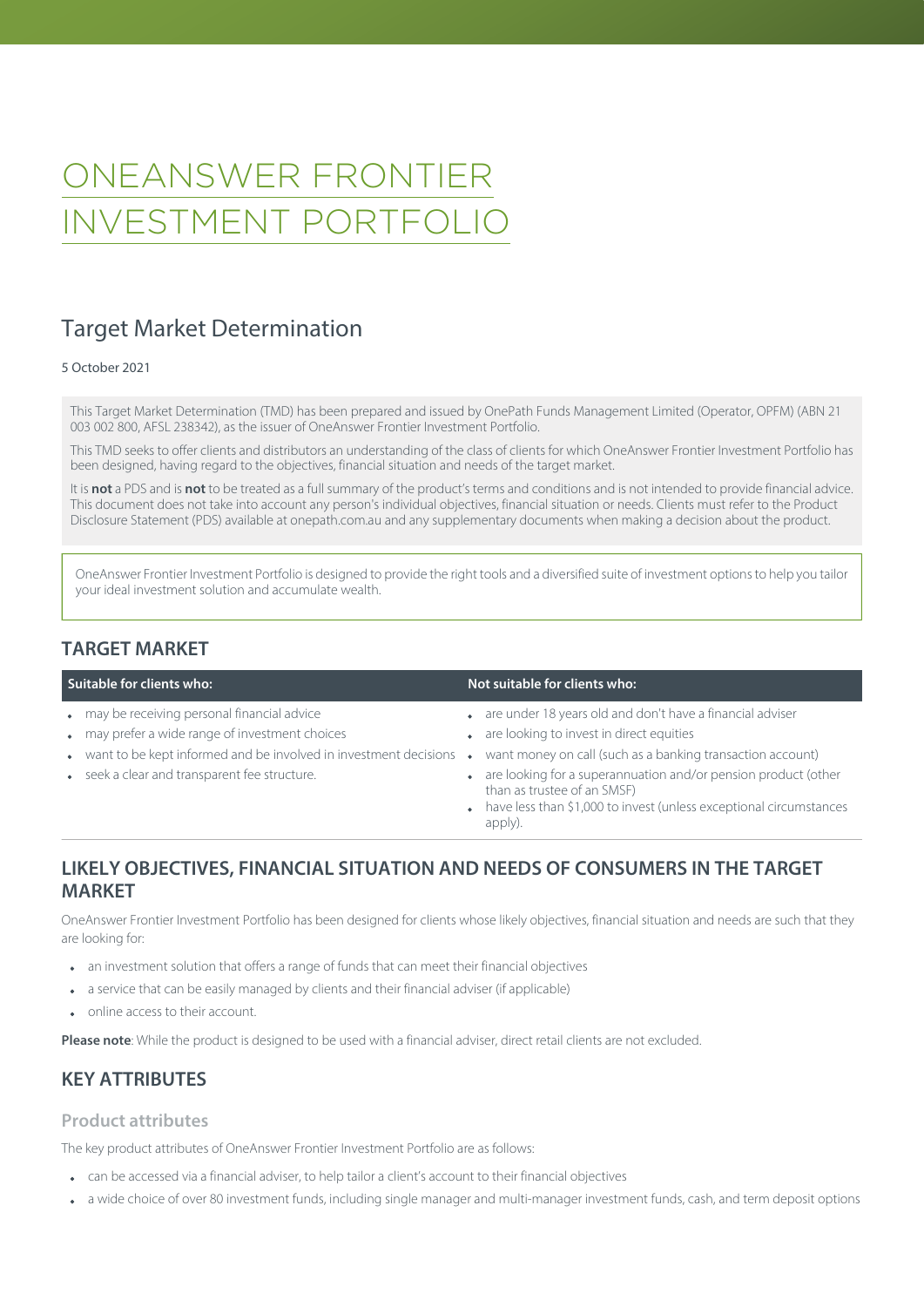#### ONEANSWER FRONTIER INVESTMENT PORTFOLIO

- convenient online access for transacting. Ongoing administration, consolidated reporting, and online account management across all investment funds
- a simple fee structure with no upfront fees
- ability to apply a margin loan to the account.  $\ddot{\phantom{a}}$

#### **Investment attributes**

The Investor Profiles set out below assist clients in selecting one or more investment funds in the product.

The Investor Profiles are a guide only and based on a client holding a single investment fund. It is recommended that clients speak to their financial adviser and refer to the PDS to determine which funds are most appropriate for them.

The minimum time horizon and standard risk measure (SRM), below reflect the actual attribute of the funds that are offered through OneAnswer. As returns can be expected to fluctuate, there may be times when an investment fund's minimum time horizon or SRM is outside the range indicated below.

| <b>Standard risk measure</b><br>$1 = \text{Very}$ low<br>$2 = Low$ | $3 =$ Low to Medium<br>$4 = \text{Median}$                                                                                                                                                                                                                                                                                                                                               | $5 =$ Medium to High           | $6 = High$                                 | $7 =$ Very High               |
|--------------------------------------------------------------------|------------------------------------------------------------------------------------------------------------------------------------------------------------------------------------------------------------------------------------------------------------------------------------------------------------------------------------------------------------------------------------------|--------------------------------|--------------------------------------------|-------------------------------|
| <b>Investor Profile</b>                                            | <b>Investment Objective</b>                                                                                                                                                                                                                                                                                                                                                              | Minimum Time<br><b>Horizon</b> |                                            | <b>Standard Risk Measure*</b> |
| Defensive                                                          | Investment funds with a Defensive Investor Profile are more<br>likely to suit clients that seek to maintain the original value of<br>their investment and are prepared to accept lower returns for<br>lower risk.                                                                                                                                                                        |                                | Short $(2+years)$ to<br>Medium (4-5+years) | 2                             |
|                                                                    | Asset classes: mainly includes low risk assets such as cash and<br>fixed interest (e.g. Australian and international fixed interest).                                                                                                                                                                                                                                                    |                                |                                            |                               |
| Conservative                                                       | Investment funds with a Conservative Investor Profile are more<br>likely to suit clients seeking relatively stable returns and<br>accepting some risk through a diversified portfolio containing<br>more than one asset class.                                                                                                                                                           |                                | Short $(2+years)$ to<br>Medium (4-5+years) | 4 to 6                        |
|                                                                    | Asset classes: predominantly includes asset classes such as cash<br>and fixed interest and may include a small allocation to assets<br>such as shares (e.g. Australian and international shares),<br>alternative investments and property.                                                                                                                                               |                                |                                            |                               |
| Moderate                                                           | Investment funds with a Moderate Investor Profile are more<br>likely to suit clients seeking higher medium-term returns and<br>accepting the possibility of negative returns and/or capital<br>losses over shorter periods.                                                                                                                                                              |                                | Medium (4-5+years)<br>to Long (7+ years)   | $4$ to 6                      |
|                                                                    | Asset classes: may include exposure to all asset classes, including<br>cash, fixed interest, property, shares and alternative investments.                                                                                                                                                                                                                                               |                                |                                            |                               |
| Growth                                                             | Investment funds with a Growth Investor Profile are more likely<br>to suit clients seeking higher long term returns and are willing<br>to accept the increased possibility of sustained negative returns<br>and/or capital losses over shorter periods.                                                                                                                                  |                                | Medium (4-5+years)<br>to Long (7+ years)   | $4$ and 6                     |
|                                                                    | Asset classes: may include exposure to all asset classes,<br>including cash, fixed interest, shares, property and alternative<br>investments.                                                                                                                                                                                                                                            |                                |                                            |                               |
| High Growth                                                        | Investment funds with a High Growth Investor Profile are more<br>likely to suit clients that seek to maximise long term returns and<br>accept the possibility of greater volatility and shorter-term<br>capital losses.<br>Asset classes: may include exposure to all asset classes,<br>including cash, fixed interest, shares, property, infrastructure<br>and alternative investments. |                                | Medium (4-5+years)<br>to Long (7+ years)   | 6 to 7                        |

\* Standard Risk Measure is a guide to the likely number of negative annual returns expected over any 20 year period.

### **APPROPRIATENESS OF THE TARGET MARKET**

This product is likely to be consistent with the objectives, financial situation and needs of the class of clients in the target market who are seeking the attributes described above. OneAnswer Frontier Investment Portfolio fulfils a need for clients who are looking for a comprehensive investment solution with wide choice of funds and the ability to monitor their account online.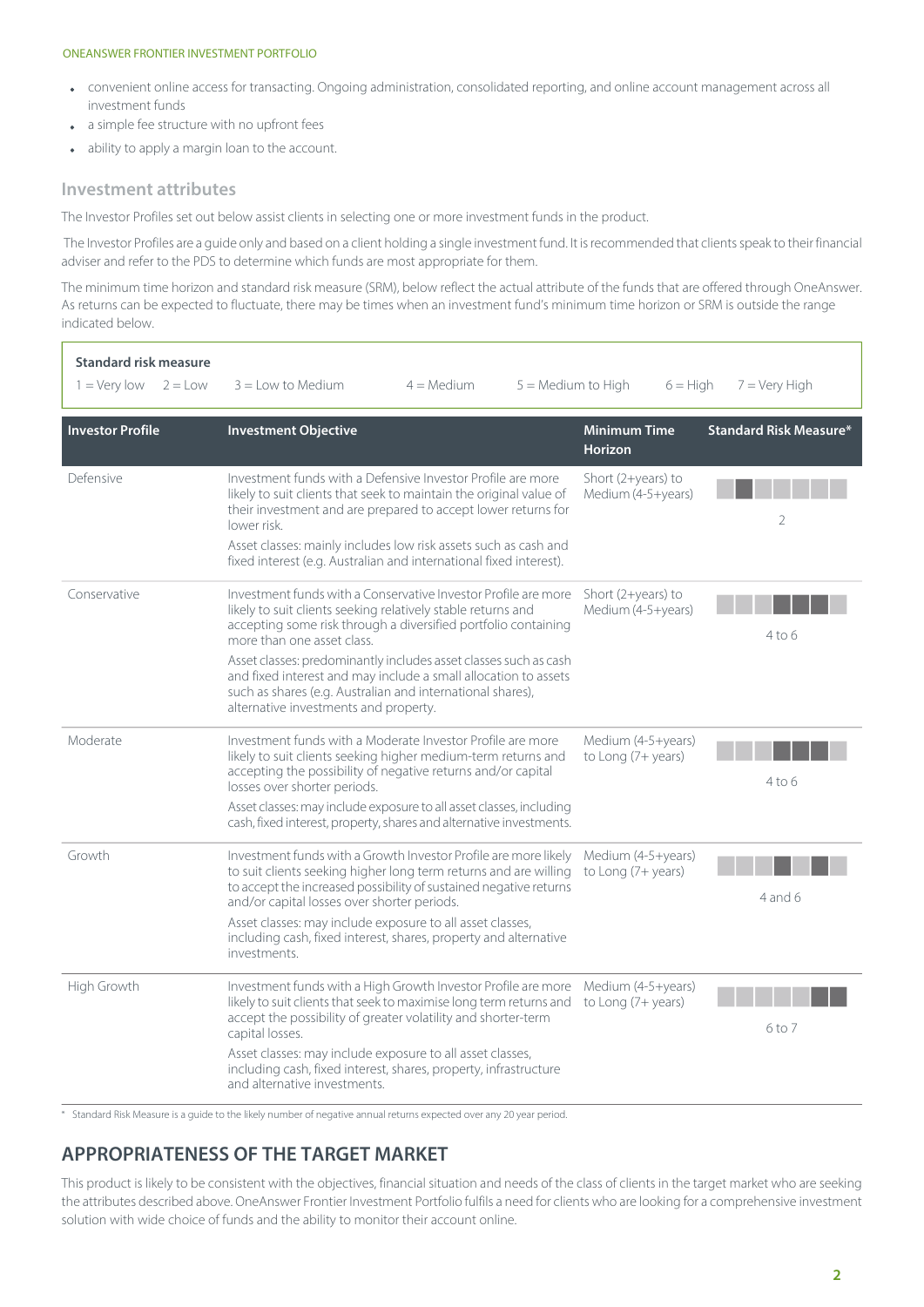The OneAnswer Frontier Investment Portfolio TMD will be reviewed as specified below to ensure it continues to be suitable for clients in the target market.

### **DISTRIBUTION CHANNELS**

This product can be distributed through financial advisers and via direct retail\*.



#### **DISTRIBUTION CONDITIONS**

\* Direct retail clients can only join by completing an application form available at [onepath.com.au](http://www.onepath.com.au/superandinvestment/forms-and-brochures.aspx)

#### **APPROPRIATENESS OF DISTRIBUTION CONDITIONS**

The distribution conditions and restrictions will make it likely that clients who purchase the Product are in the class of clients for which the OneAnswer Frontier Investment Portfolio has been designed given the distribution conditions and restrictions are appropriate and will assist distribution in being directed towards the target market for whom the Product has been designed.

### **REVIEW PERIODS AND TRIGGERS**

| <b>Review period</b>   | Maximum period for review                                     |
|------------------------|---------------------------------------------------------------|
| Effective date         | 5 October 2021                                                |
| Next review by         | 5 January 2023                                                |
| Periodic review        | At least every 3 years and 3 months from the previous review. |
| <b>Review triggers</b> |                                                               |

The following events and circumstances would reasonably suggest the TMD is no longer appropriate:

- material changes to key product attributes and the terms and conditions of the product
- significant number of clients exiting the product
- significant dealing outside the TMD
- material or unexpectedly high number of complaints about the product
- the use of 'product intervention powers', regulator orders or directions that affect the product
- regulatory changes that have a significant impact on the attributes of the product

### **REPORTING**

#### **Significant Dealings Reporting**

Distributors are required to notify the issuer if they become aware of a significant dealing in the product that is not consistent with the TMD.

The issuer will rely on notifications of significant dealings to monitor and review the Product, this TMD, and its distribution strategy, and to meet its own obligation to report significant dealings to ASIC.

Dealings outside this TMD may be significant because:

- they represent a material proportion of the overall distribution conduct carried out by the distributor in relation to the product, or  $\bullet$
- they constitute an individual transaction which has resulted in, or will or is likely to result in, significant detriment to the client (or class of client).

In each case, the distributor should have regard to:

- $\bullet$  the actual or potential harm to a client,
- the nature and extent of the inconsistency of distribution with the TMD (including an explanation of why the dealings occurred outside the target market),
- the date range of when the significant dealing occurred, and
- the number of clients impacted by the significant dealing (i.e. the number of clients who are not in the target market (or who have been excluded from the target market) as a proportion of all clients who have acquired the product)

The reporting period is as soon as practicable but no later than 10 business days after becoming aware of the significant dealing.